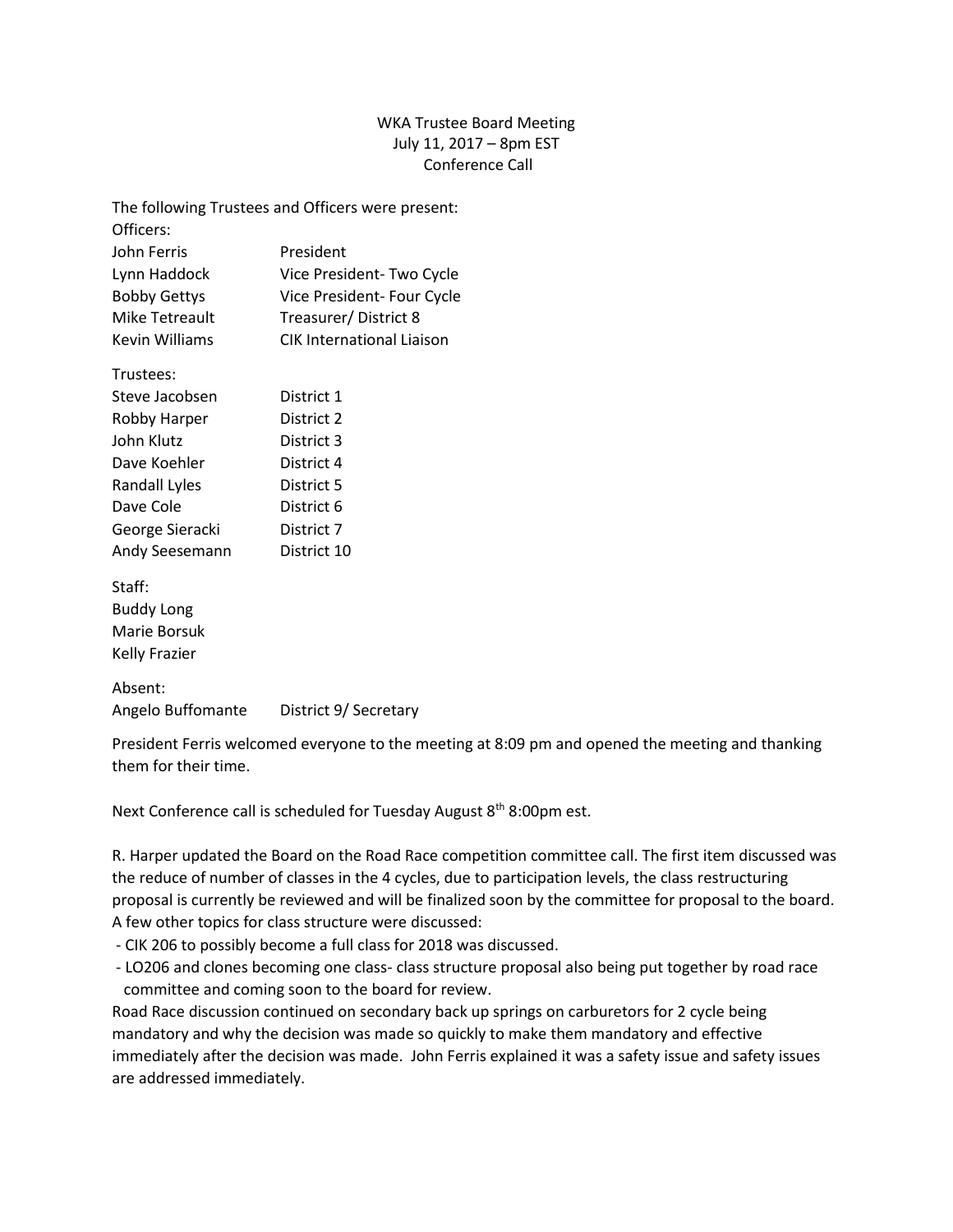D. Koheler updated the board on the Gold Cup competition committee call that took place on 6/21/17. The topic of discussion was the decline in Gold Cup participation and how to improve the Gold Cup series. There were 8 committee members on the call. Some of the main topics were:

- Lack of leadership's role to promote the series
- Finding new ways to enhance the racer's experience
- Lack of thanking sponsors for their interest and support of the series.
- Competition Committee members feel their voices are not heard for themselves and those racers that they represent.
- Gold Cup committee would like to see equal promotion for all series, via Pitboards and on social media Sites and possibly include live streaming and weekend event coverage.
- -Request for 2018 to be completed by September 1 for all series. Due to racers needing to plan vacations and tracks to reserve and schedule time for WKA.

Upcoming Thompson Gold Cup race was discussed. Due to the low numbers of pre-entries that the office has received as of today a decision needs to be made on whether the event will continue as scheduled. Pre-entry deadline is July 18<sup>th</sup>. The board discussed that minimum entries need to be 35 or more each day in order for the event to take place. The board voted 8 to 1 that if 35 entries per day were not received by the pre-entry deadline, that they would contact Thompson and discuss with them how they would like to proceed with the low pre-entry numbers. The executive committee would then discuss on the status of the event. A request was made to all the board members to reach out to members and racers to advise them to please send in their pre-entries for this event.

D. Cole presented a request to the board to have the following language changed in a Tech update on the website and also in the 2018 Tech manual, change the wording of "gasoline" to " Spec fuel". This would be for Briggs classes in Man Cup and Road Race, where spec fuel is to be used.

L. Haddock updated the board on the possibility of having a Kid Kart Class at the upcoming New Castle Man Cup race.. It had been presented to him that a parent approached the board indicating that they could potentially get 10 Kid Karters to New Castle and If they would happen would be create an actual class for them. They were given a dead line to have 10 confirmed entries by 5:00 July 7<sup>th</sup> and it would be considered by the board. They were not able to get 10 confirmed entries by the deadline, so the Kid Karts will be running in New Castle as an exhibition class.

L. Haddock presented to the board for discussion and consideration rule 304.2.1 We need to add / clarify that the steering hub is to be attached to the shaft by either a woodruff key or a splined system - thru bolts as used on the hollow shaft and hub assembly are not legal with the 5/8" solid shaft. This would be inserted in the 2018 techbook and the members would be notified via Pitboard in advance of the techbook release. To be revisited at the face to face meeting in August.

G. Sieracki requested the board needs to start considering the 2018 schedules for all classes. Are we going to follow the same format for Road Race, Roebling would be an option again this year, but may have to be in March again based on that tracks schedule.

J. Ferris requested that all board members submit their top 5 tracks they would like to see WKA events at for all series and to be reviewed at the next meeting for consideration.